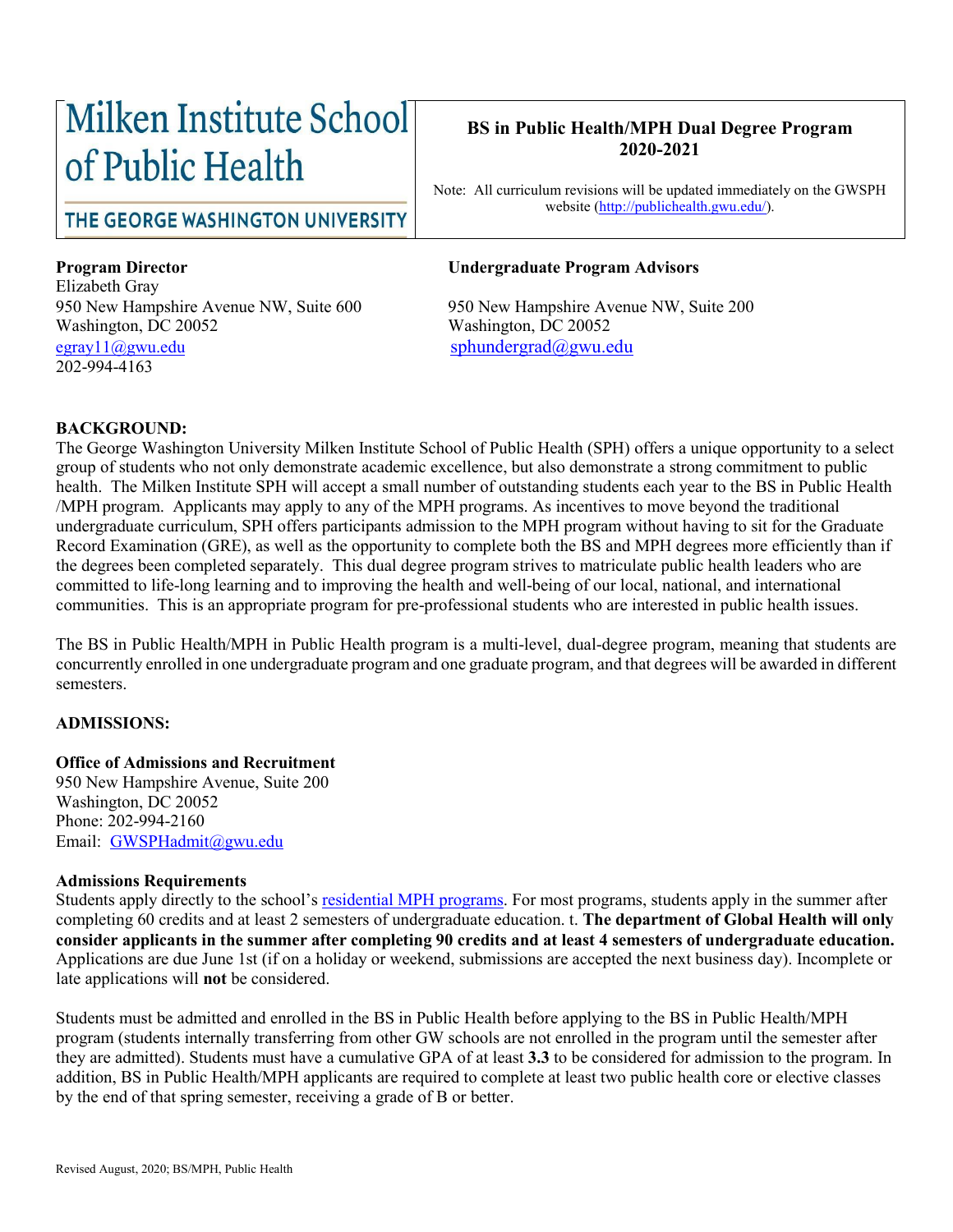Students admitted by their department of choice to the BS/MPH in Public Health program are considered to be **provisionally admitted**. Admission is conditional upon on earning a grade of **B** or higher in PUBH, 6003, 6007, and 6011. Students who do not obtain a B or higher in all three courses will remain a BSPH major, but they may not be eligible to continue in the BS in Public Health/MPH program. The decision whether the student may continue with the BS in Public Health/MPH program resides with the student's MPH department.

It is **strongly** recommended that students receive guidance about the program before submitting an application. Students may receive guidance from Undergraduate Academic Advisor, Justin Schlossberg at justin s@email.gwu.edu Please email him to schedule an appointment to discuss the program.

The link to the online application form is made available three weeks prior to the admission deadline at [http://publichealth.gwu.edu/programs/public-health-bsmph.](http://publichealth.gwu.edu/programs/public-health-bsmph) A complete application includes:

- 1. A personal statement;
	- a. The statement of purpose should explain how you became interested in your field of choice; the contribution you hope to make to your field; and how you believe GW's program will help you reach your career goals. If there is anything unusual in your transcripts, standardized testing, or resume that you wish to explain to the admissions committee, please include this information in your Statement of Purpose.
- 2. Two letters of recommendation faculty members preferred;
- 3. Your resume;
- 4. Your unofficial transcript from Banner (Admissions will cross-check it against an official copy);
- 5. For students applying to the Department of Epidemiology and Biostatistics ONLY, you **must** have completed MATH 1200 or higher **OR** PUBH 3142, STAT 1051, 1053, 1127 or higher;
- 6. GRE scores, if you choose to submit them. *(GRE or other standardized test scores are not required for admission. However, applicants may submit standardized test scores if they feel that including this information will enhance their application).*

No student is considered to have declared a BS in Public Health/MPH until this process is completed and the student has received, and returned signed, the letter of acceptance from the GWSPH Office of Recruitment and Admissions. Thereafter students receive guidance from the Undergraduate Academic Advisor **and their MPH faculty advisor**. Students are strongly encouraged to receive academic guidance from the Undergraduate Academic Advisor in order to register for all subsequent undergraduate semesters. Students follow the prescribed curriculum effective in the year that he/she matriculates into the BS in Public Health/MPH program. The student, with the assistance of the Undergraduate Academic Advisor, is responsible for managing the undergraduate degree requirements and the four crossover graduate courses. The student will work with the MPH faculty advisor to plan the graduate degree coursework beyond the crossover courses.

### **BS/MPH GRADUATION REQUIREMENTS**

- 1. **Graduate Credit Requirement**. 120 undergraduate credits are required for the BS degree; 35 graduate credits are required for the MPH degree. In order to qualify for undergraduate financial aid and scholarships, at least 51% of the credits students take each semester during their undergraduate studies must be undergraduate credits.
- 2. **Course Requirements**. Successful completion of the undergraduate program is required for the BS degree, and completion of the remaining graduate Core Courses and the Program-Specific Courses are required for the MPH degree.
- 3. **Grade Point Requirement**. A 3.0 (B-average) overall grade point average is required for graduate courses.
- 4. **Time Limit Requirement**. The MPH degree must be completed within 5 years.
- 5. **Transfer Credit Policy**. In accordance with undergraduate and graduate established policies.
- 6. **Comply with policies and procedures** as outlined in the University and SPH requirements. After completing the BS degree, students will follow all graduate policies outlined in the University Bulletin and the SPH Student Handbook. Pay particular attention to the SPH requirements to complete human research training [\(CITI training\)](https://www.citiprogram.org/), to complete 16 hours of [professional enhancement](https://publichealth.gwu.edu/sites/default/files/downloads/Professional%20Enhancement%20Policy%20Form%20122018.pdf) (8 hours *before* completing the BSPH and *another* 8 hours before completing the MPH) activities, and to pass the [Academic Integrity Quiz.](https://publichealth.gwu.edu/integrity)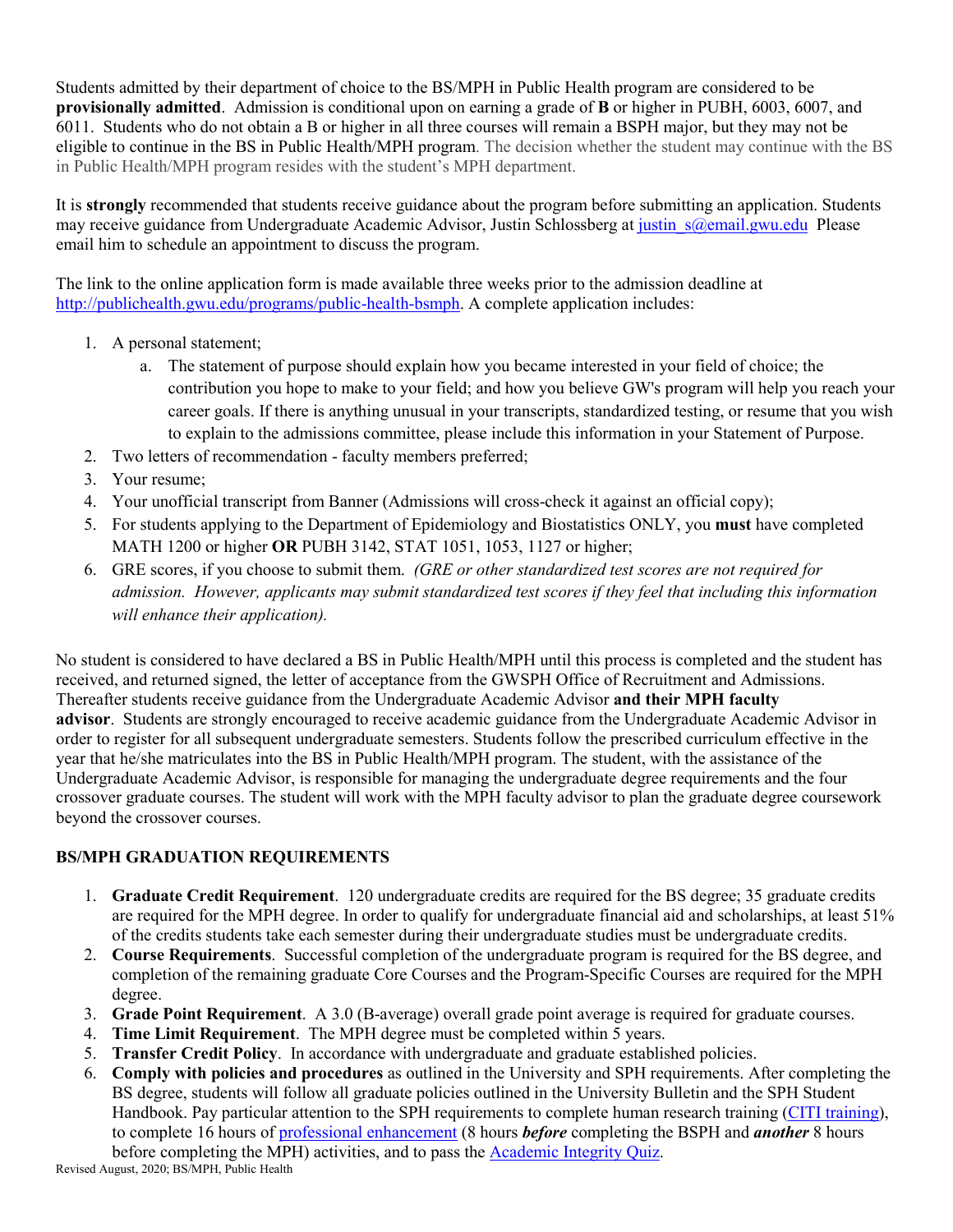**Prerequisite Requirements:** *Please note that these are prerequisites for required core courses, rather than prerequisites to apply to the program.*

| <b>Required Course</b> | Prerequisite(s)                                                                        |
|------------------------|----------------------------------------------------------------------------------------|
| <b>PUBH 2110</b>       | BISC 1005, 1006, 1007, 1008, 1111, 1112, or HONR 1033 (Scientific Reasoning &          |
|                        | Discovery: <i>Biology Only</i> )                                                       |
| <b>PUBH 2112</b>       | PUBH 1101- Introduction to Public Health                                               |
| <b>PUBH 3130</b>       | ECON 1011- Principles of Economics I (Microeconomics)                                  |
| <b>PUBH 3133</b>       | Restricted to Juniors and Seniors                                                      |
| <b>PUBH 3135W</b>      | PUBH 1101- Introduction to Public Health. Restricted to Juniors and Seniors            |
| <b>PUBH 4140W</b>      | PUBH 3130 & PUBH 3135W; no more than 1 other core course can be taken concurrently.    |
|                        | Students must also satisfy the Research Methods Selective prior to enrolling in 4140W. |
|                        | <b>Restricted to Seniors.</b>                                                          |

#### **Credit Distribution**

| <b>BS</b> in Public Health/MPH Credit Distribution Chart  |                   |                           |  |  |  |  |
|-----------------------------------------------------------|-------------------|---------------------------|--|--|--|--|
| Category                                                  | <b>Non-Premed</b> | <b>Premedical Credits</b> |  |  |  |  |
|                                                           | <b>Credits</b>    |                           |  |  |  |  |
| BS General Education Requirements (minimum)*              | 19                | 54-71                     |  |  |  |  |
| BS Public Health Core Course Requirements/Research        | 32                | 32                        |  |  |  |  |
| Selective (Includes 10 graduate crossover credits)        |                   |                           |  |  |  |  |
| <b>BS SPH Electives</b>                                   | 12                |                           |  |  |  |  |
| <b>BS</b> Additional Electives                            | 57                | $5 - 22$                  |  |  |  |  |
| <b>BS</b> Total Credits                                   | 120               | 120                       |  |  |  |  |
| <b>MPH Total Credits</b>                                  | 35                | 35                        |  |  |  |  |
| $BS/MPH$ Total Credits (120 credits plus 35 credits = 155 | 155               | 155                       |  |  |  |  |
| total credits)                                            |                   |                           |  |  |  |  |

\* Exercise Science and Nutrition Science Majors list 26 credits worth of needed General Education requirements, while the Public Health Major lists only 19 credits. This is because the Public Health Major includes both WID courses within the Public Health Core classes, while the Exercise Science and Nutrition Science Majors do not. In addition, the Public Health Major lists the minimum credit amount for fulfilling the Science General Education requirement (3 credits), while the Exercise Science and Nutrition Science Majors list the maximum credit amount for fulfilling the Science General Education requirement (4 credits) because a 4-credit course also fulfills a core requirement in both majors.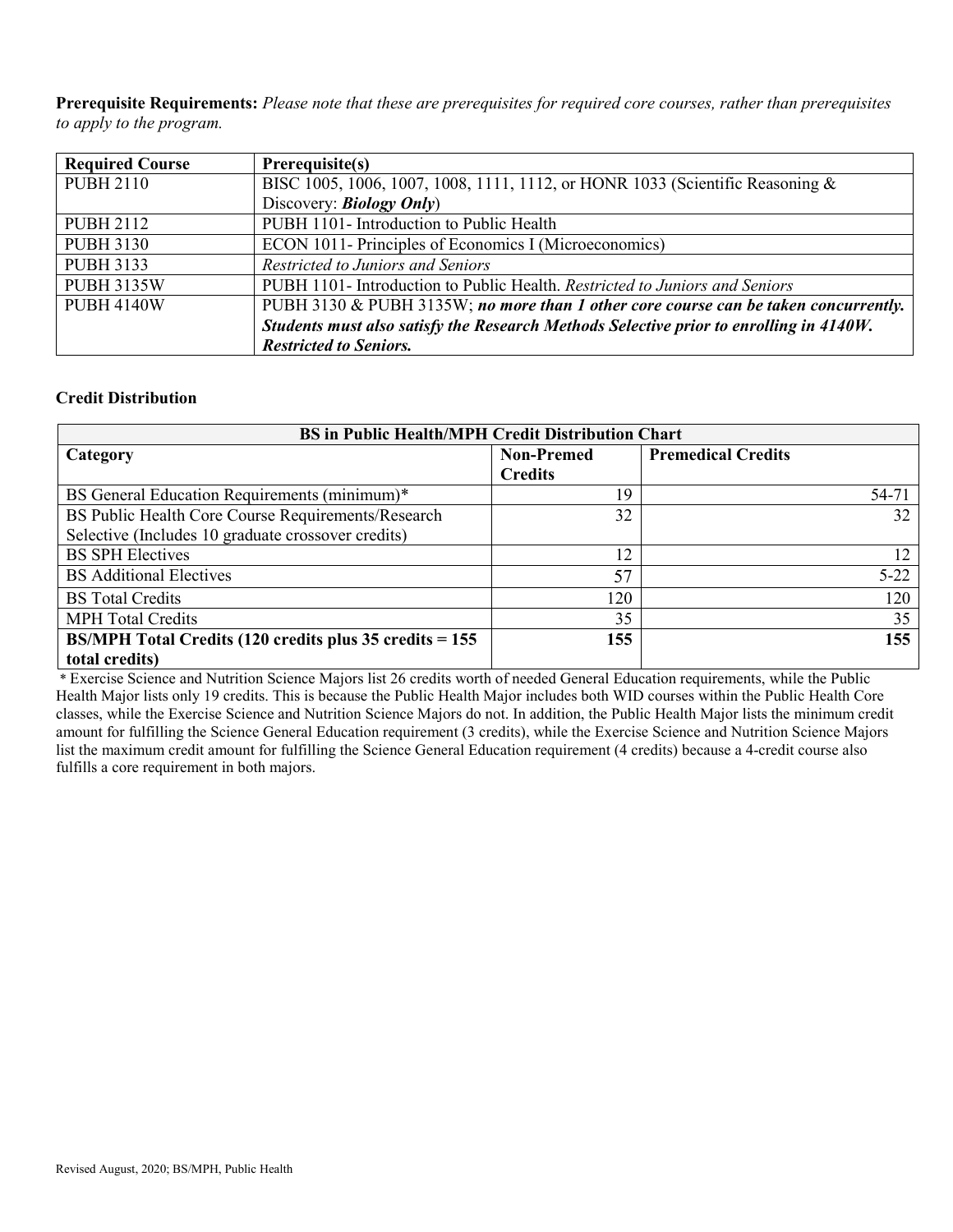## **Milken Institute School** of Public Health

#### **BS in Public Health/MPH**

THE GEORGE WASHINGTON UNIVERSITY

**Program-at-a-Glance 2020-2021**

#### **University General Education Courses Note: See Bulletin for most up-to-date version of the University General Education Requirements and approved courses: <http://bulletin.gwu.edu/university-regulations/>** *Some courses may count toward more than one requirement. Consult with your Advisor.*

| <b>BS Public Health Core Course Requirements and Graduate Substitutions</b>          |                         |                                                                     |  |  |  |  |
|--------------------------------------------------------------------------------------|-------------------------|---------------------------------------------------------------------|--|--|--|--|
| <b>Public Health Core Courses (19 credits)</b>                                       |                         |                                                                     |  |  |  |  |
| <b>Required Courses</b>                                                              | <b>Credits</b>          | <b>Title</b>                                                        |  |  |  |  |
| PUBH 1010*                                                                           |                         | First Year Experience in Public Health                              |  |  |  |  |
| <b>PUBH 1101</b>                                                                     | $\overline{3}$          | Introduction to Public Health and Health Services                   |  |  |  |  |
| <b>PUBH 2110</b>                                                                     | $\overline{\mathbf{3}}$ | <b>Public Health Biology</b>                                        |  |  |  |  |
| <b>PUBH 3130</b>                                                                     | $\overline{3}$          | Management and Economics of Health Services                         |  |  |  |  |
| <b>PUBH 3133</b>                                                                     | $\overline{\mathbf{3}}$ | <b>Global Health and Development</b>                                |  |  |  |  |
| <b>PUBH 3135W</b>                                                                    | $\overline{\mathbf{3}}$ | Health Policy                                                       |  |  |  |  |
| <b>PUBH 4140W</b>                                                                    | $\overline{3}$          | Senior Seminar                                                      |  |  |  |  |
|                                                                                      |                         |                                                                     |  |  |  |  |
| Research Methods Selective^ (3 credits)                                              |                         |                                                                     |  |  |  |  |
| <b>Choose 1 Course Below</b>                                                         | <b>Credits</b>          | <b>Course Title</b>                                                 |  |  |  |  |
| <b>PUBH 3152</b>                                                                     | 3                       | Qualitative Methods in Public Health                                |  |  |  |  |
| <b>PUBH 3199</b>                                                                     | $\overline{3}$          | <b>Public Health Research Methods</b>                               |  |  |  |  |
| EXNS 3111W**                                                                         | $\overline{3}$          | <b>Exercise and Nutrition Sciences Research Methods</b>             |  |  |  |  |
| Alternative research methods courses with advanced approval of the Program Director. |                         |                                                                     |  |  |  |  |
|                                                                                      | 22                      | <b>Total Undergraduate Core Credits</b>                             |  |  |  |  |
| <b>PUBH 6007</b>                                                                     | $\overline{2}$          | Social and Behavioral Approaches to Public Health                   |  |  |  |  |
|                                                                                      |                         | (Replaces PUBH 2112 Principles of Health Education and Health       |  |  |  |  |
|                                                                                      |                         | Promotion [3 credits] in the BS Public Health Program)              |  |  |  |  |
| <b>PUBH 6003</b>                                                                     | $\overline{3}$          | Principles and Practice of Epidemiology                             |  |  |  |  |
|                                                                                      |                         | (Replaces PUBH 3131 Epidemiology: Measuring Health and Disease [3   |  |  |  |  |
|                                                                                      |                         | credits] in the BS Public Health Program)                           |  |  |  |  |
| <b>PUBH 6011</b>                                                                     | $\overline{2}$          | Principles of Environmental Health Sciences (Replaces PUBH 3132     |  |  |  |  |
|                                                                                      |                         | Health and Environment [3 credits] in the BS Public Health Program) |  |  |  |  |
| Graduate Elective                                                                    | $\overline{2}$          | An approved graduate elective [2 credits] replaces an undergraduate |  |  |  |  |
|                                                                                      |                         | elective [3 credits] in the BS Public Health Program                |  |  |  |  |
|                                                                                      | 10                      | <b>Total Graduate Cross Over Credits</b>                            |  |  |  |  |
|                                                                                      | 32                      | <b>TOTAL CORE PUBLIC HEALTH CREDITS</b>                             |  |  |  |  |

\*PUBH 1010: Internal transfer students (i.e., transferring from within another program or school at GW) may satisfy this requirement if they took EXNS 1103, EXNS 1109, or a first-year experience course at another school within GW. Transfer students are also exempt from this requirement.

\*\*EXNS 2119 is a prerequisite for